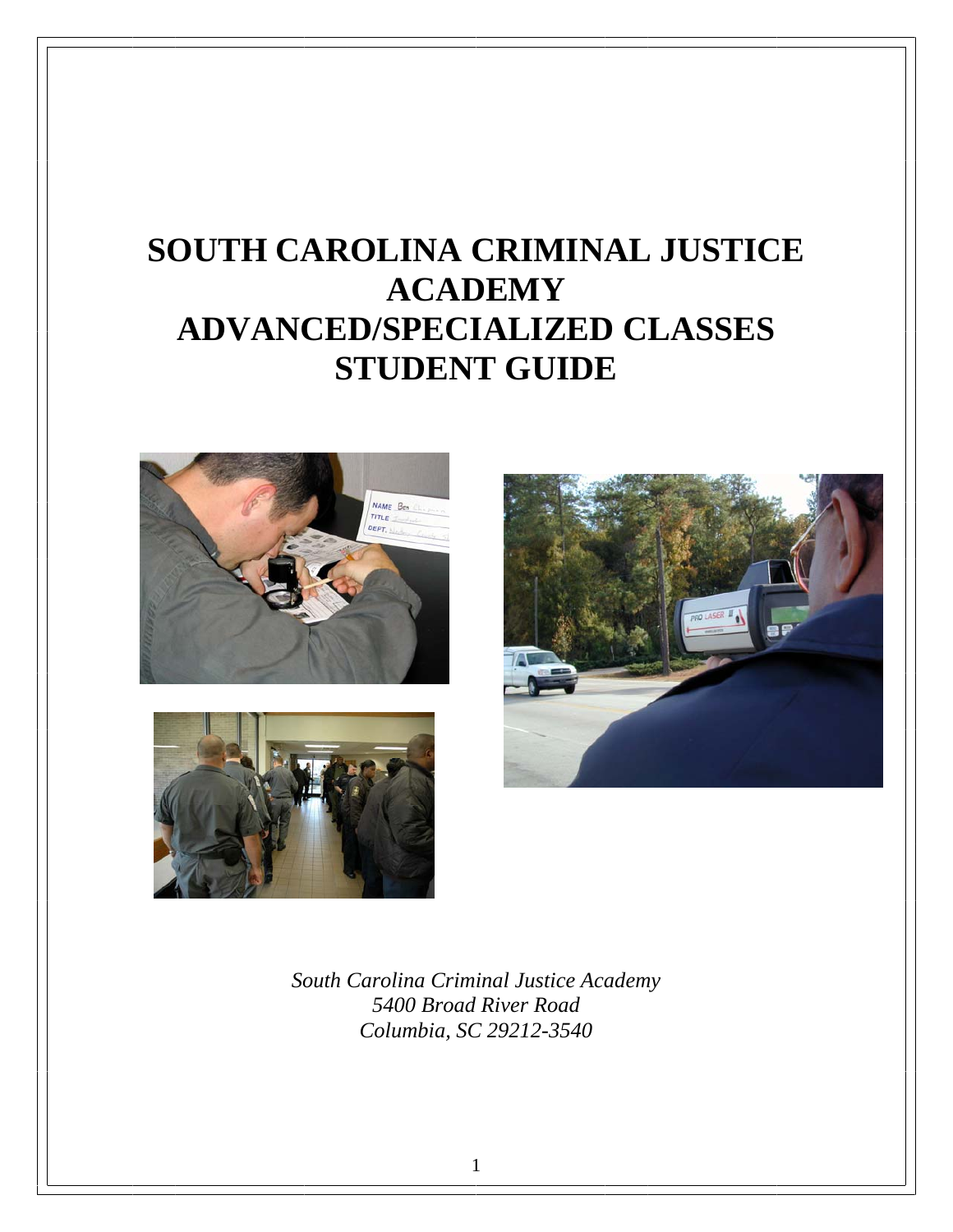#### **WELCOME**



It is our pleasure to welcome you to the South Carolina Criminal Justice Academy. From a training perspective, we prepare new and experienced law enforcement professionals to fulfill their responsibilities in a safe manner and at the highest level of proficiency. In keeping with that philosophy, we view your participation as a partnership for your growth and development.

Law enforcement organizations continue to face unprecedented challenges. Training plays a vital role in helping agencies meet these challenges. As you know, training is a key component of professionalism. As we continue with these efforts to respond to your current needs and anticipate those of the future, I encourage you to benefit from the resources and services that are available to you.

The following information will serve as your guide while at the Academy. It contains information you need concerning the dormitories, cafeteria and academy procedures. If you need assistance, or a member of the Academy staff. Suggestions? Let us know. Your feedback is greatly appreciated.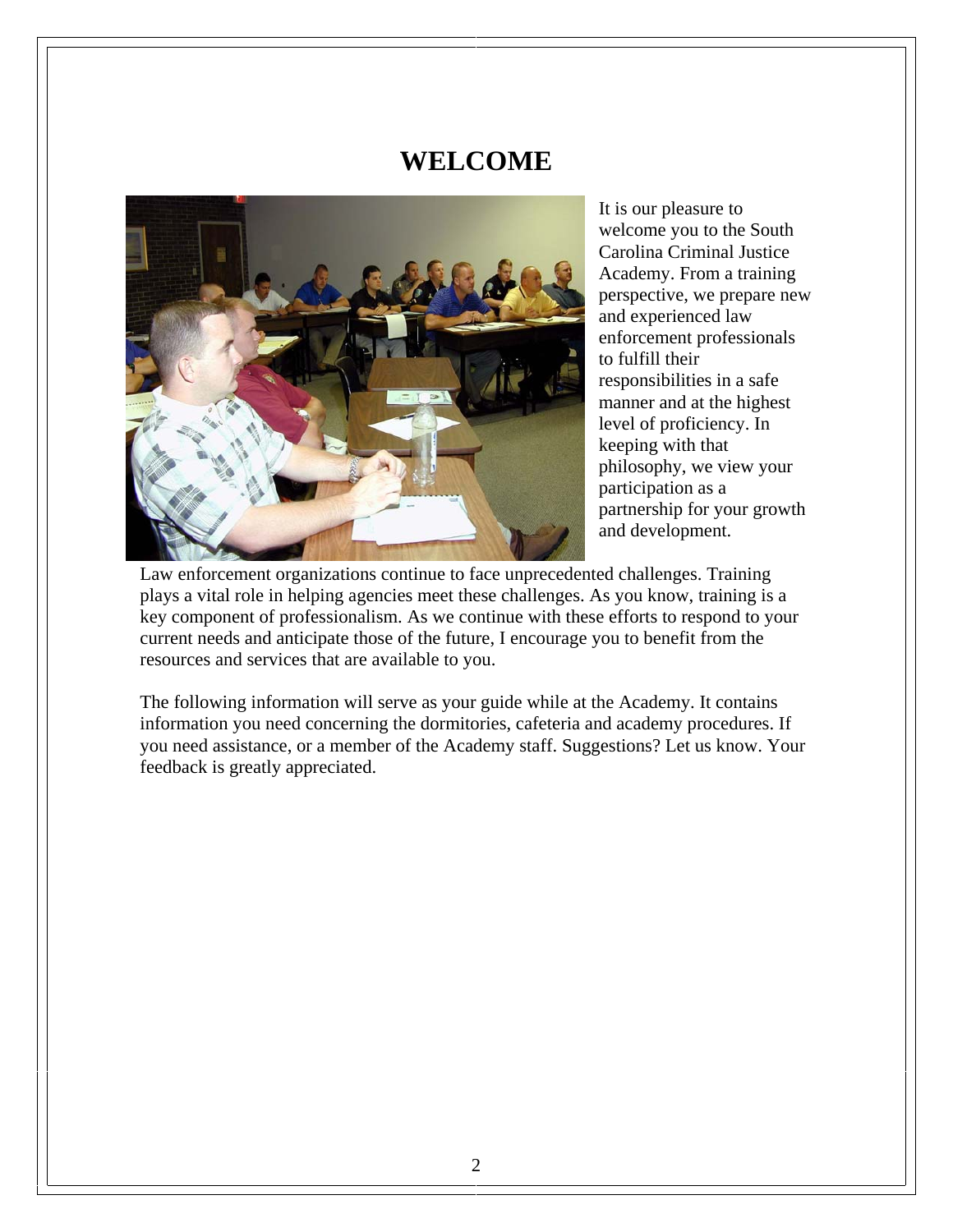### **CLASS ORIENTATION**

- **Introductions**
- Administrative matters
	- 1. Roll call
	- 2. Academy forms (release and liability forms if applicable, miscellaneous forms)
- Review and testing criteria





#### **STUDENT RULES AND REGULATIONS**

- The Academy is a tobacco-free facility. This includes dormitories. Use of tobacco products is permitted in the outdoor areas where proper receptacles are provided. The spitting of chewing tobacco and smokeless tobacco on the grass and walkways is prohibited.
- Drinks in Academy cups with lids are permitted.
- Cell Phones should be on silent mode. Cell phones are not to be used in the halls of the Academy to reduce the chances of disturbing classes. No Texting during classes.
- Park only in designated parking areas. Do not park in staff spaces, on the grass, yellow lines, handicapped spaces (unless it is appropriate) or other undesignated areas.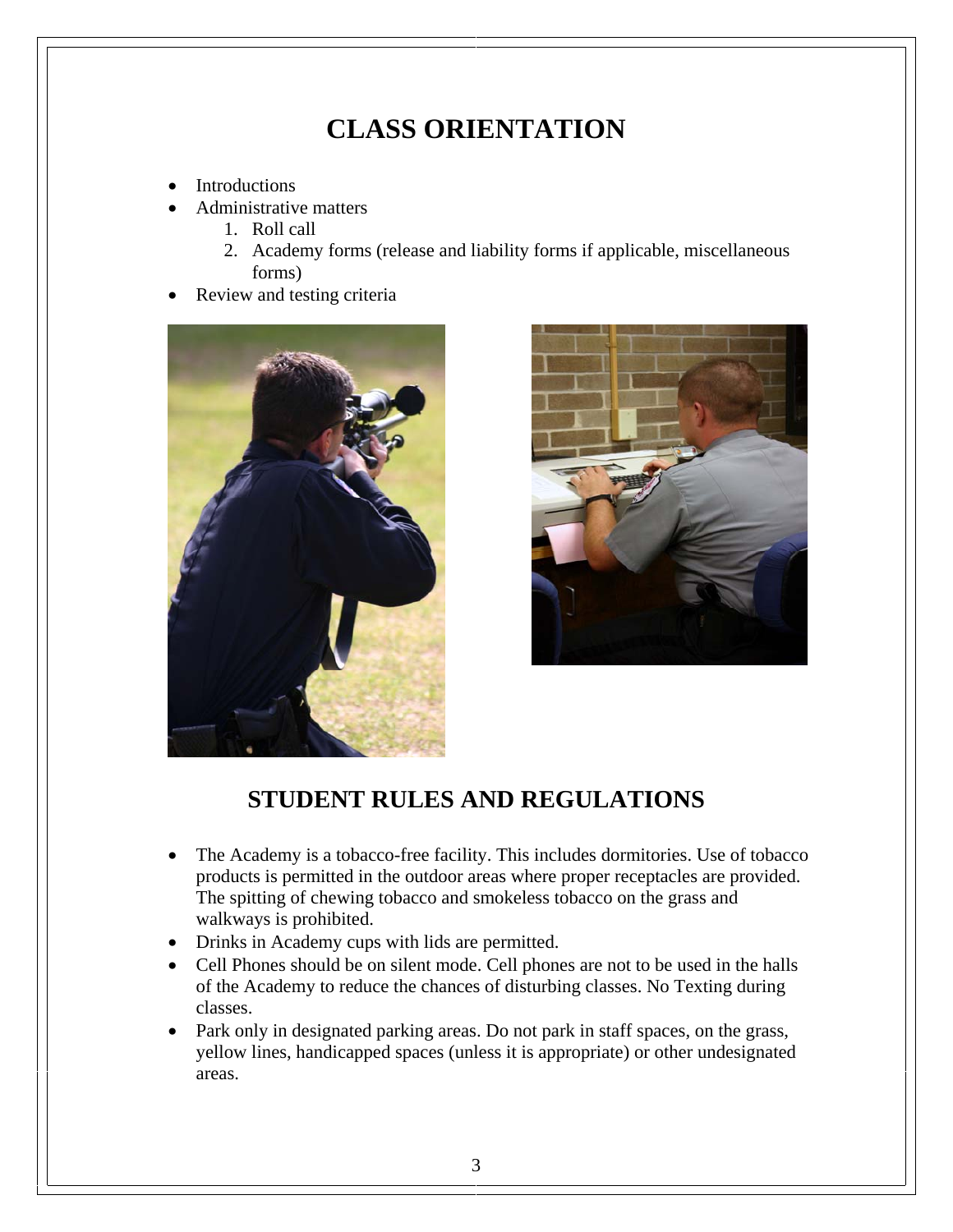#### **STUDENT RULES AND REGULATIONS**  *(continued)*

- Students are not allowed to carry weapons at the Academy unless they are authorized for training purposes. Weapons and ammunition are not allowed in dormitories. Weapons should be stored in vehicles or in the vault.
- Advanced students staying in the dorms have a midnight curfew. The curfew is a security measure and also assists in providing quiet time.
- Alcoholic beverages, illegal drugs and gambling are prohibited in and around the Academy. Those believed to be under the influence of alcohol must take a breath test to determine the intoxication level. Intoxication will result in the student's removal from the Academy. Appropriate charges will be filed.
- Students are not allowed to fraternize with inmates working at the Academy.
- When walking in hallways, please stay to the right of the aisle because of oncoming traffic. Do not congregate in the hallways.
- Please refrain from going into the following areas: administrative offices, range access road, inmate areas, audio-visual areas, maintenance shops, classrooms, lab and other training areas.
- Officers must wear their departmental approved training uniform to class. Nonuniform officers must wear proper officer attire to class. For male students, this includes slacks or khakis with a button-down shirt or Ban-Lon with collar. For female students, this includes skirts, dresses or slacks with a shirt or blouse. No officer's are to wear jeans, shorts, T-shirts or tennis shoes are **not** allowed in class but may be worn after class hours. Appropriate clothing will be allowed for training that includes physical fitness, defensive tactics, practical problems or other range activities. Those who dress inappropriately will not be permitted to attend classes.

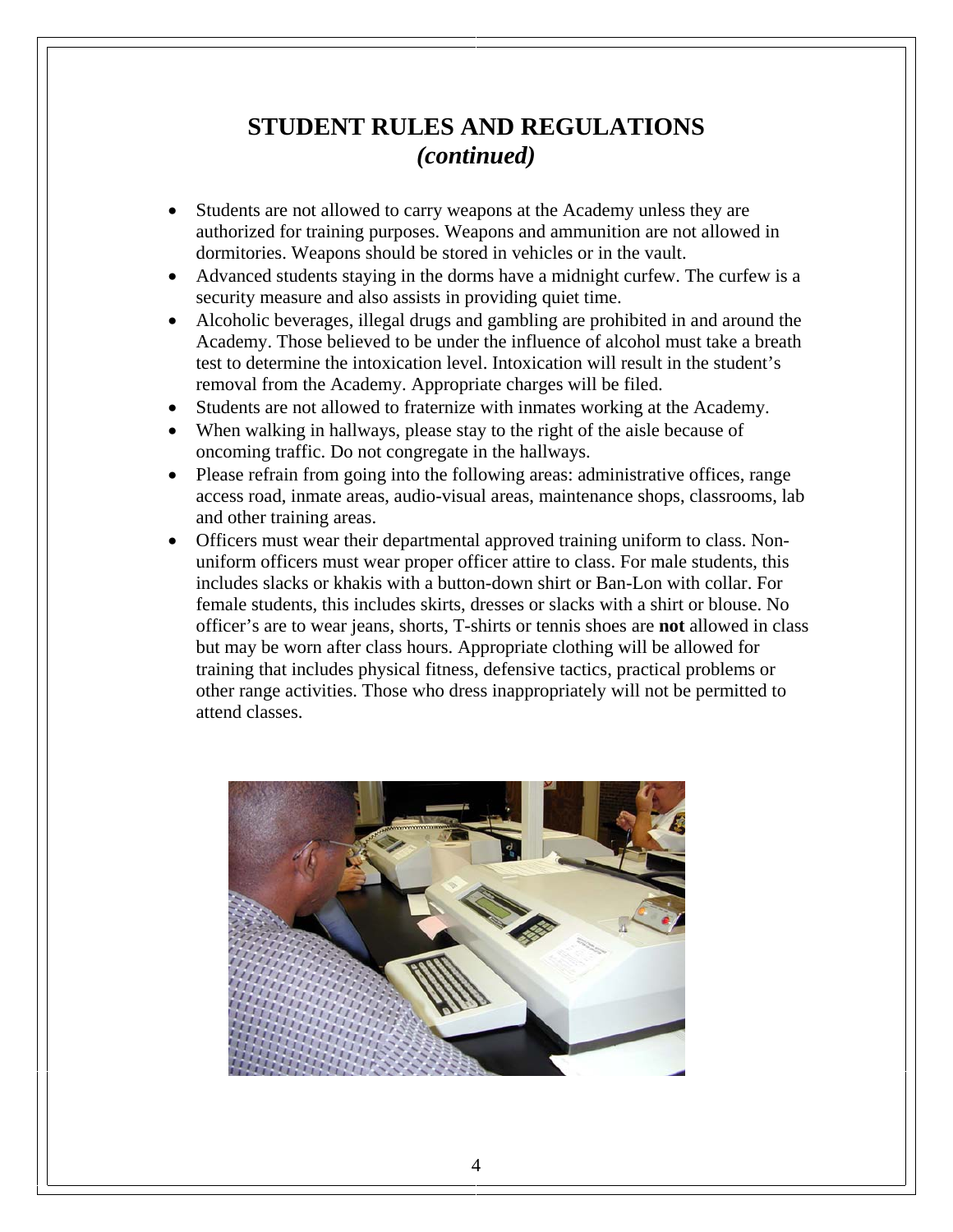### **DORMITORY RULES**

To ensure that you have a safe and pleasant stay here, please follow these procedures, which are in compliance with state and federal laws, fire regulations and Academy policies.

- The linen room opens at 7 a.m. Monday through Friday. Students checking in on Sunday night must do so between 6 p.m. and 9:30 p.m.
- The linen assigned to you is the property of the Criminal Justice Academy and must be turned in prior to your departure.
- You will be given a name tag for your dorm room door. Please fill it out properly and place it in the slot provided for this card on your door.
- For your convenience and security of personal property, you must buy a lock for the locker in your room. The Academy is not responsible for the loss of private property so valuable items should be secured.
- Students may not exchange rooms or move into another dormitory room or VIP Room for any reason without clearance from the Student Housing Manager or the Coordinator of Basic Training.
- Do not iron your clothes on sheets, blankets or bedspreads. An ironing board is available for your use.
- Students should hang up clothing, make their beds and remove all items from the floor. Shoes may be placed underneath the bed. Do not affix anything to the walls.

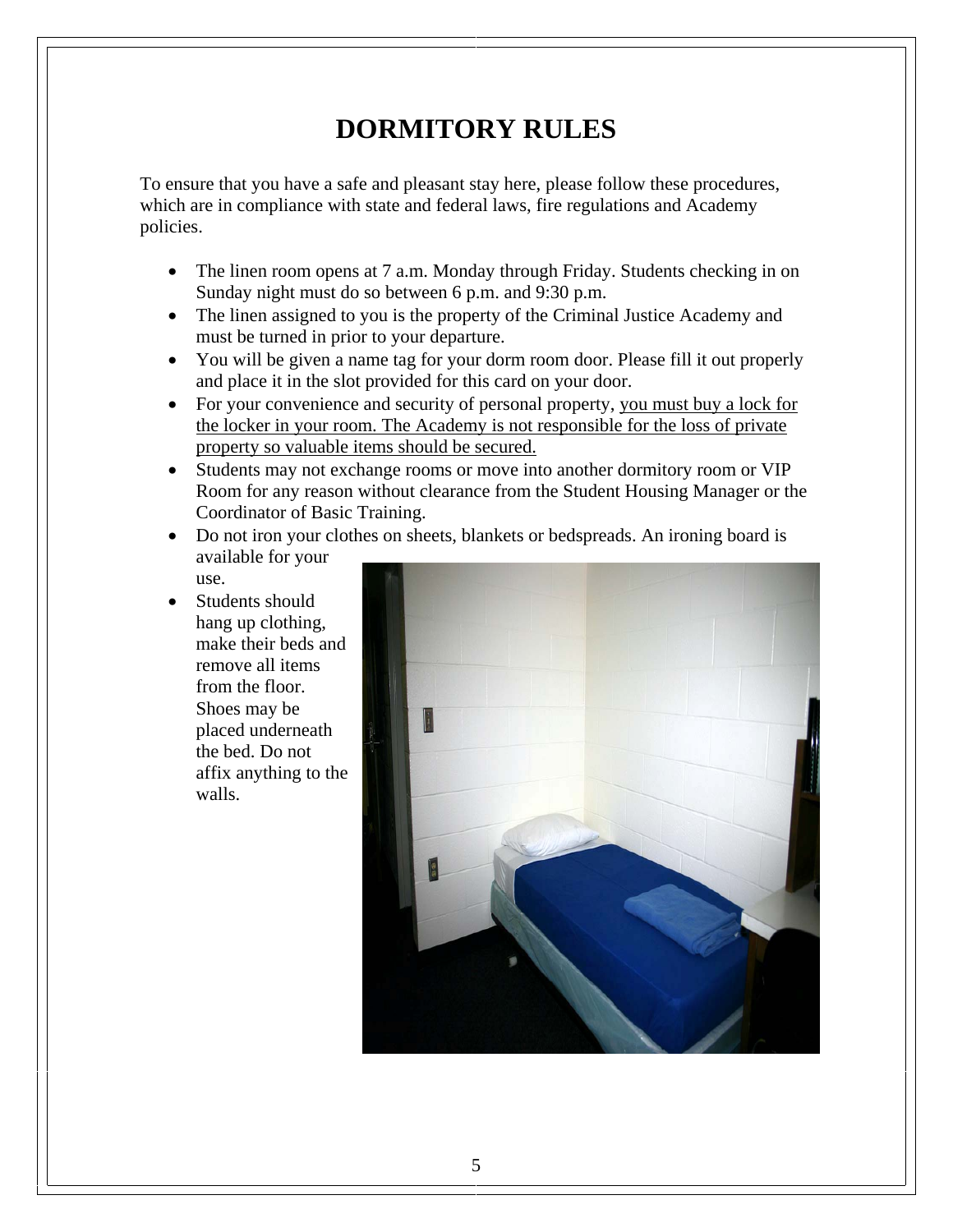#### **DORMITORY RULES**  *(continued)*

room. Rooms will be inspected daily and violations will be noted. If valuables are left unsecured, your room will be secured by the Housing Manager or a representative.

- Your conduct here should be of the highest quality and appropriately represent your agency and your profession. No horseplay or pranks will be condoned.
- Visits by members of the opposite sex are prohibited in dorm rooms. Socializing and visiting in the hallways are also prohibited as other students may be disturbed.
- Electric heaters, electric blankets, hot plates, coffee pots and similar items are not permitted in dorm rooms in conjunction wit fire regulations. Please turn off your lights, radio or TVs when leaving the room.
- The lost and found department is at the Student Housing Manager's office, across from W125 in the West Dormitory. For help with lost and found items, you can contact the Housing Manager between 7 a.m. and 3 p.m., or night security between 6 p.m. and 6 a.m.
- Because the Academy operates on a controlled heating and air conditioning system, windows in the dorm do not open. The heating and air conditioning equipment for the dorms is operated by Energy Management programs. Hours are from 4 p.m. until 7:50 a.m., Sunday through Friday.
- Notify the instructor if you are ill and remaining in the dorm during shutdown. The instructor will then notify the Housing Manager so that needed adjustments can be made. **Heating and air conditioning are not on between 7:50 a.m. and 4 p.m.**
- Complaints concerning maintenance issues should be placed in the complaint box at the linen room. Leave your name, room number, specific nature of the problem and dorm room location (West Annex, West and North). The cards will be picked up daily and the maintenance staff will be notified. Maintenance issues include unclean bathrooms and dorm rooms, heating or air conditioning problems, burned-out bulbs and room damage. Complaints involving emergency or unsafe conditions should be reported immediately to the Student Housing Manager. If a problem occurs after normal operating hours, report the problems to the night Security Officer on duty. The Student Housing Manager's office is on the first floor of the West Dormitory near the elevator.
- Students who leave on Friday and won't return the following Monday must turn in their linen before 9 a.m. For those who are returning on Monday, linen exchange will be on Fridays from 7 to 9 a.m. No linen exchange is scheduled for students attending classes for one week or less. Personal belongings do not have to be out of the room until classes are over. Please lock all belongings inside your locker so that rooms may be cleaned. Fold blankets and/or spreads. Place sheets inside pillowcases. Leave pillowcases and mattress covers inside the room before checking out.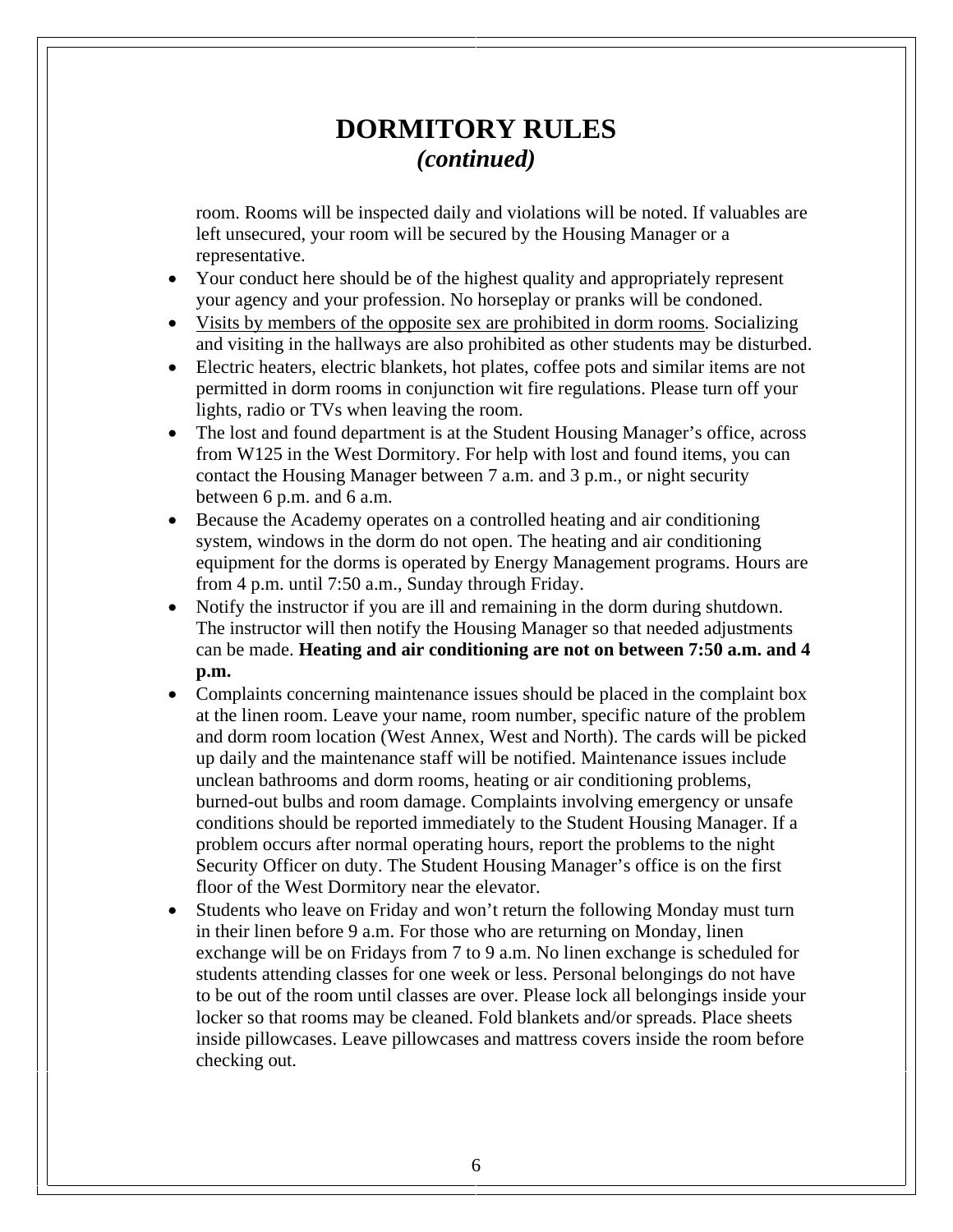### **FOOD SERVICES**

- Meal times at the Academy are: breakfast from 6:30 to 8 a.m.; lunch from 11:30 a.m. to 1 p.m. (A weekly schedule will be posted with an assigned lunch times; and dinner from 5 to 6 p.m.
- Student break times in the cafeteria are from 9:45 to 10:45 a.m. and from 2:45 to 3:45 p.m.
- Soft drinks, coffee and tea machines are turned off except during student break times and meal times. Students are not allowed to take a



break during the inmates' break time.

- Glasses, cups and utensils can't be removed from the dining room.
- Students, These cards will be issued by your class liaison.
- Proper attire is required at all times in the dining room. Hats, tank tops, sweat clothes, shorts and flip flops are prohibited in the cafeteria.